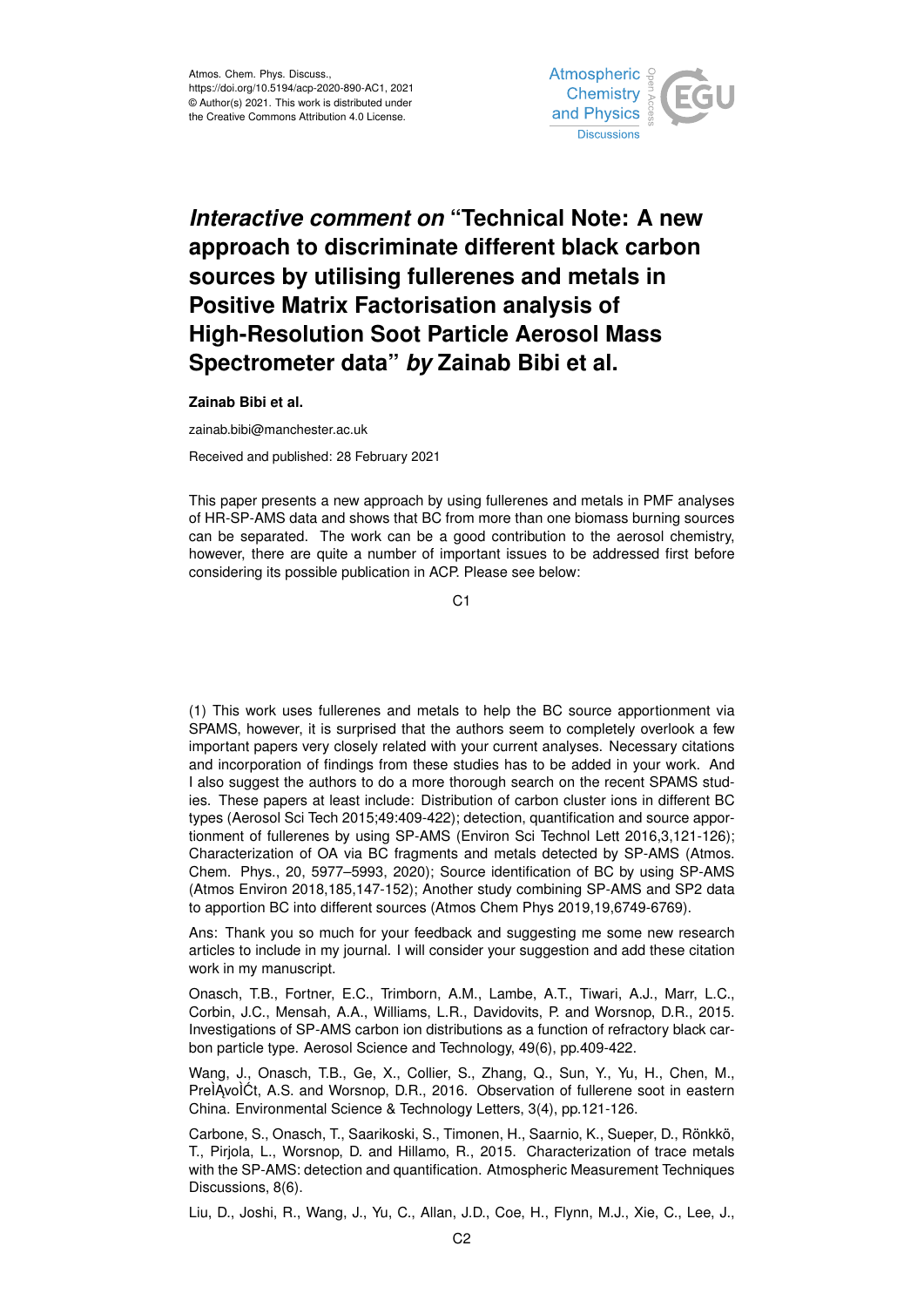Squires, F. and Kotthaus, S., 2019. Contrasting physical properties of black carbon in urban Beijing between winter and summer. Atmospheric Chemistry and Physics, pp.6749-6769.

(2) Line 115: What is the role of a catalytic stripper? And why data under this mode is not used then?

Ans: Thanks for asking. The catalytic stripper was used in the setup and has already published in Danton Liu's paper. It was not included for this research work publication. The only reason to quote in my manuscript is, it's been used in another study. I have also tried analysing catalytic stripper data but did not get sensible results. So, I have excluded that data.

(3) Line 120: Why no ionization efficiency was not obtained? Due to what difficulty? If other studies can determine the IE, then why this work cannot? It is not explained clearly to the readers. If the IE or RIE of different species, especially fullerenes, are not determined, this is a fatal issue. This reviewer doubts the credibility of PMF results and subsequent analyses.

Ans: Thank you so much for your comment. At the time, we tried but it did not work properly so we cannot go back and recalibrate. Also, RIE did not affect PMF analysis results and it's not at all fatal issues.

(4) Section 2.2: Some necessary technical details are still missing here: what is the chemical resolution, and how does this allow you to detect the ions with low signals? For example, different metals? What is the time resolution? And what are the detection limits of different species by using SP-AMS? At last, did the SP-AMS here only detect BC-containing particles? Then it is not clearly specified that the SP-AMS is operated with only laser vaporizer? Or with laser and tungsten vaporizer? Is the thermal vaporizer physically removed? The different modes significantly influenced the aerosol components detected (Check and cite if necessary: Atmos. Meas. Tech. 2014, 7, 4507−4516; Atmos Chem Phys 2019,19,447-458)

Ans: In terms of technical details, High Resolution SPAMS detected the metal signals such as Sr, Fe, Cs and Ti. The time resolution, as I have mentioned in my manuscript was from 29th Oct-11th Nov 2014 (line 94). Also, I have clearly stated that in this study, the SP-AMS was only operated with the laser vaporiser only in combination with the electron impact source and measures both refractory and nonrefractory components along with metal nanoparticles and it's also cited (Onasch et al., 2012).

(5) Section 2.3: m/z up to 3200 was determined, however, the m/z range of your PMF results is only up to 1000. Can you explain?

Ans: Thank you so much for your comment. The reason for 1000 m/z range of this PMF analysis is that above m/z 1000 the signals were not approachable and it was only noise so that's why we have ignored them and only added m/z up to 1000 by clearly showing the separate BC sources.

(6) Figure 4. More details are needed. How did you determine BrC for example?

Ans: The Aethalometer AE31 was used to determine BrC and it has already published in Reyes et al., 2018.

(7) Figure 5. How to determine PON etc? A citation of previous work is not enough.

Ans: Particulate organic oxides of nitrogen (PONs) were estimated using the m/z 46 : 30 ratios from aerosol mass spectrometer (AMS) measurements, according to previously published methods (published in Reyes et al., 2018).

(8) Figure 6. You have a high-resolution SP-AMS, why not use different colors to differentiate different ion categories? (Figure 7 is redundant). This helps justification of your PMF results and better for readers to judge and understand your results. Also, the justification of your PMF results is not clear. I am not sure for example, why factor 5 is fullerenes, and why factor 1 is BC and HULIS, and so onïij§ The O/C and H/C are too high, and they seem to be wrong. This has to be addressed well, otherwise, analyses based on the PMF are not trustworthy.

C3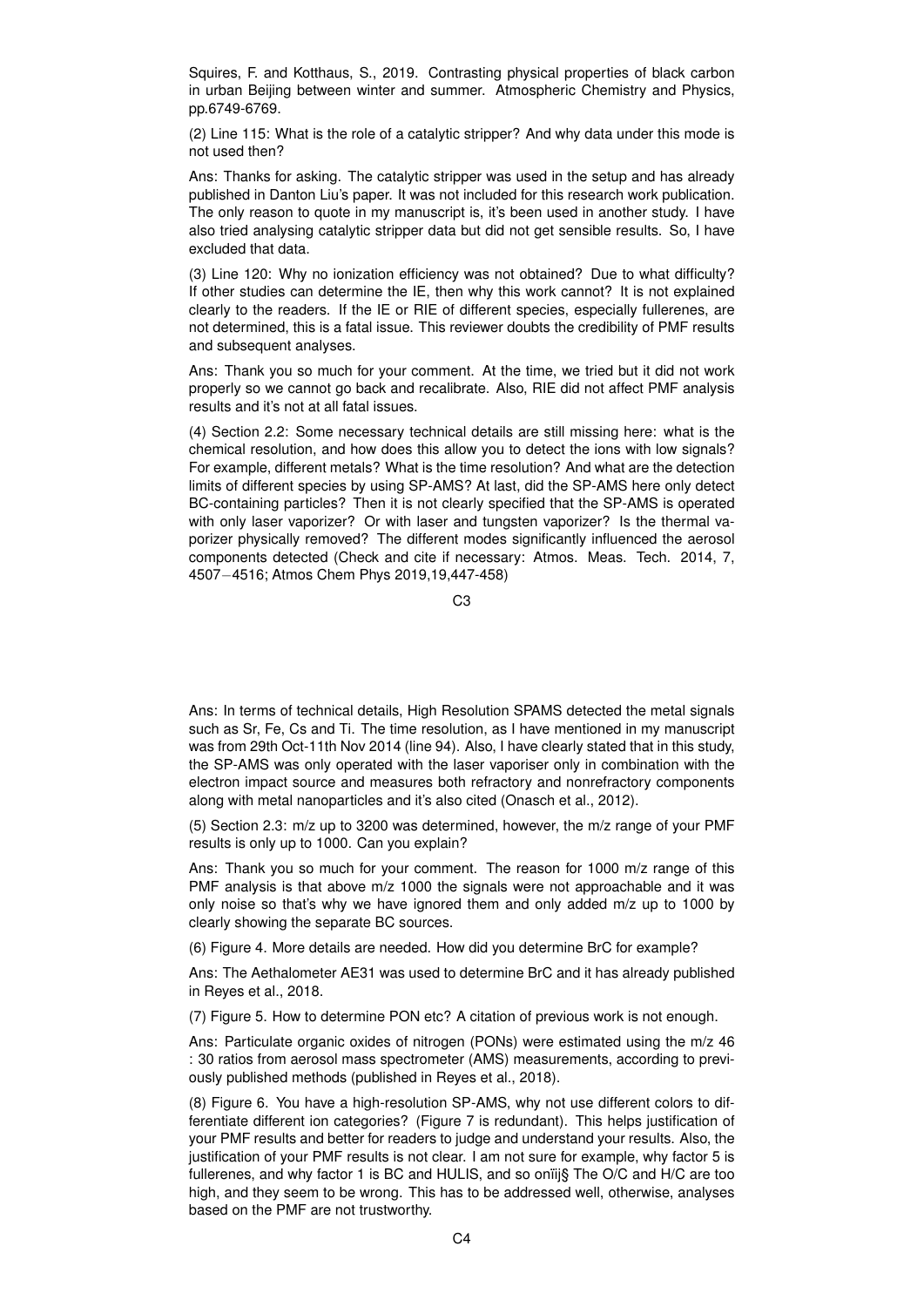Ans: Thank you so much for the suggestion. Sure, I will use different colours to differentiate the ion categories. I have added some more details to explain why factor 1 is BC and HULIS and others as well. Yes, you are right, I have mistakenly added the wrong values of O:C but H:C values are correct. Thank you so much for pointing this, I have now added the correct values.

(9) How about the diurnal patterns of your factors?

Ans: The data for this study is only for few days, and it is already obvious from the time series that the signals were very high during the bonfire night specifically, when the fire log burning, and fireworks started. And there is no point of doing diurnal plots because it is obvious that it will be dominated by bonfire night.

(10) Figure 9 is not clear, please replace with a high resolution one Ans: Thank you so much for pointing this out. I have replaced figure 9 in manuscript.

Please also note the supplement to this comment: https://acp.copernicus.org/preprints/acp-2020-890/acp-2020-890-AC1-supplement.pdf

Interactive comment on Atmos. Chem. Phys. Discuss., https://doi.org/10.5194/acp-2020-890, 2020.





**Fig. 1.** PMF five factors source profile (factor 1 = BC and HULIS, factor 2 = BBOA, factor  $3 =$  Domestic burning OA, factor  $4 =$  Hydrocarbon-Like OA, factor  $5 =$  Fullerene). Note the difference in scales of the f